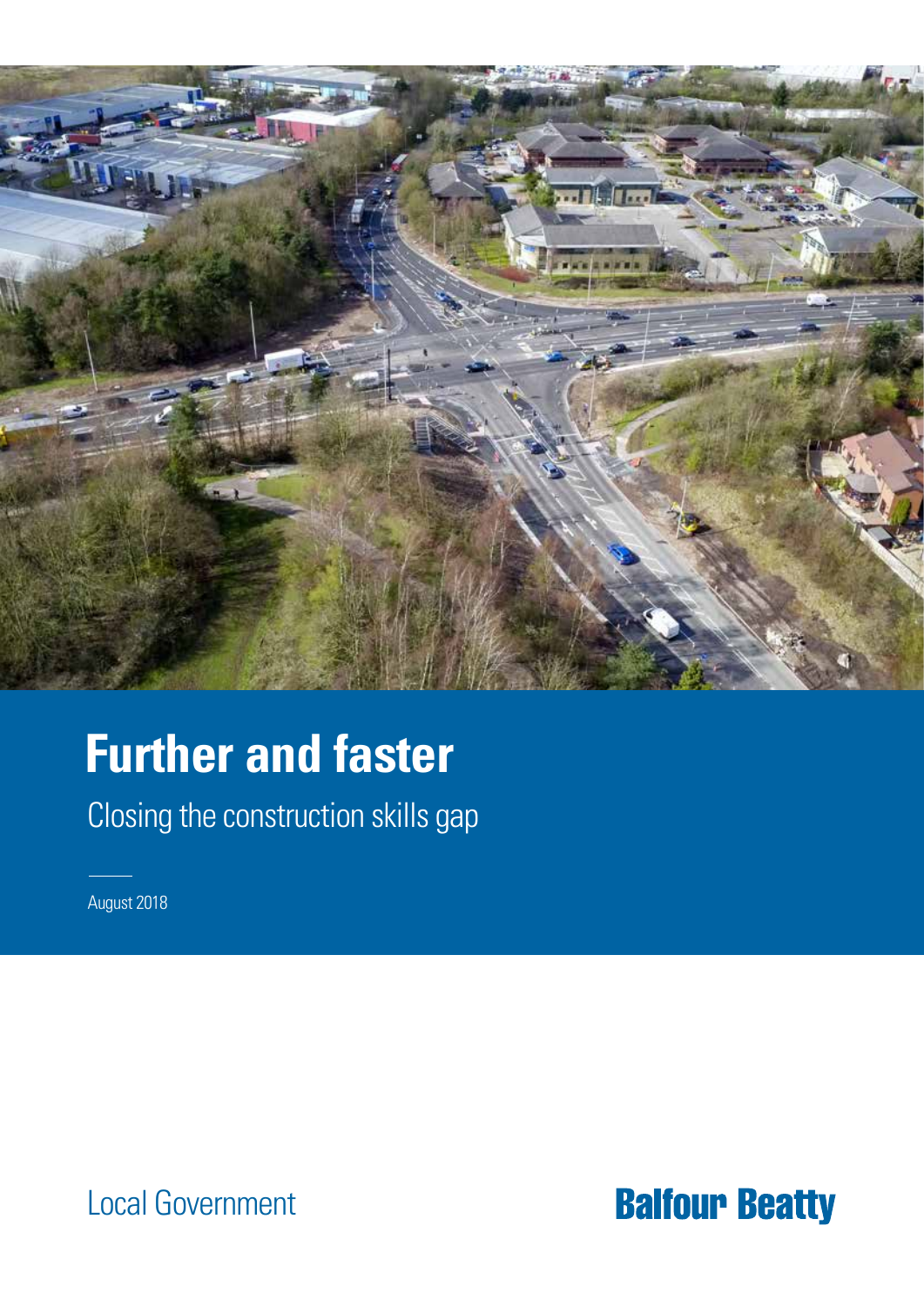**MORGAN HIRE** 

ł



**Ballum React**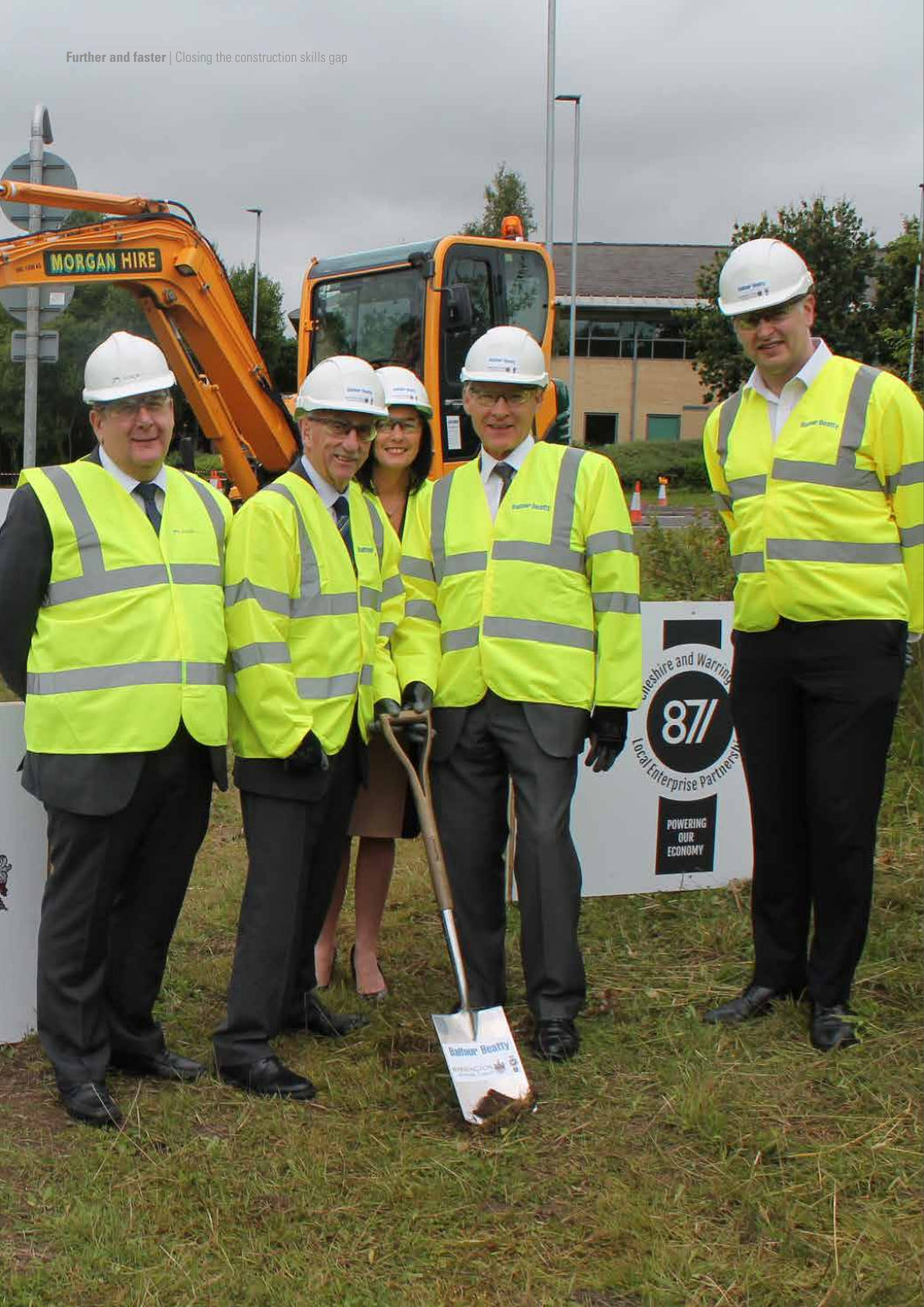#### **Introduction**

There is little doubt that the UK's skills base needs strengthening. Skills gaps in key sectors such as construction are welldocumented and getting worse across the country. Challenges including uncertainty around access to skilled labour from the EU following Brexit, efforts to rebalance the economy away from the overheated southeast and to use infrastructure as a way of spreading economic growth, and the need to respond to increasing digitisation and automation, call for a strong, integrated response at all levels.

Local authorities are on the frontline of delivering local economic growth. Many have ambitious plans to deliver new infrastructure and local homes and to tackle issues such as congestion, to support local economic needs. To achieve this, they must be able to grow their own talent in key areas relating to construction and infrastructure. A failure to do so could impact key local policy priorities such as the need to build more housing. It may also have knock-on impacts on project costs and delivery times as skills shortages drive up wages. In addition to local schemes, local authorities and small businesses across the country need to be gearing up their workforces to ensure they are able to capitalize on transformational projects such as HS2.

However, local authorities currently have little influence over the skills training and employment support in their areas which would enable them to respond to the need to close the construction skills gap and upskill local people. To be most effective, they need to be given both greater responsibility and more resource to address skills need in their areas.

Some elements of skills devolution are already in train or planned. Many of the devolution deals concluded between 2014-2017 involved some elements of skills policy devolution. Adult education funding is planned to be devolved to Mayoral Combined Authorities (MCAs) and the Greater London Authority (GLA) from 2019 to 2020. However, in November 2017, England's seven metro-mayors jointly added their voices to calls for the Government to devolve skills funding more quickly.

The call for devolution of skills is not new. However, that does not make the benefits it could yield any less. Employers also want to work more closely with local authorities to ensure that local skills needs are being met. It is right that businesses, as local employers, should be involved in decisions that are made on skills policies and in designing and shaping the relevant education and training provision. They are best placed to advise on the needs of their businesses. Further skills devolution will only be successful if employers are closely involved. Of course, it is not just about meeting the needs of business and the economy. It is also about ensuring that people are able to find fulfilling careers that enable them to reach their potential.

Government action alone is not enough to deliver the step change in skills improvements that is needed in local areas across the country. Schools, parents, employers, the Further Education (FE) sector and independent training providers all have key roles to play.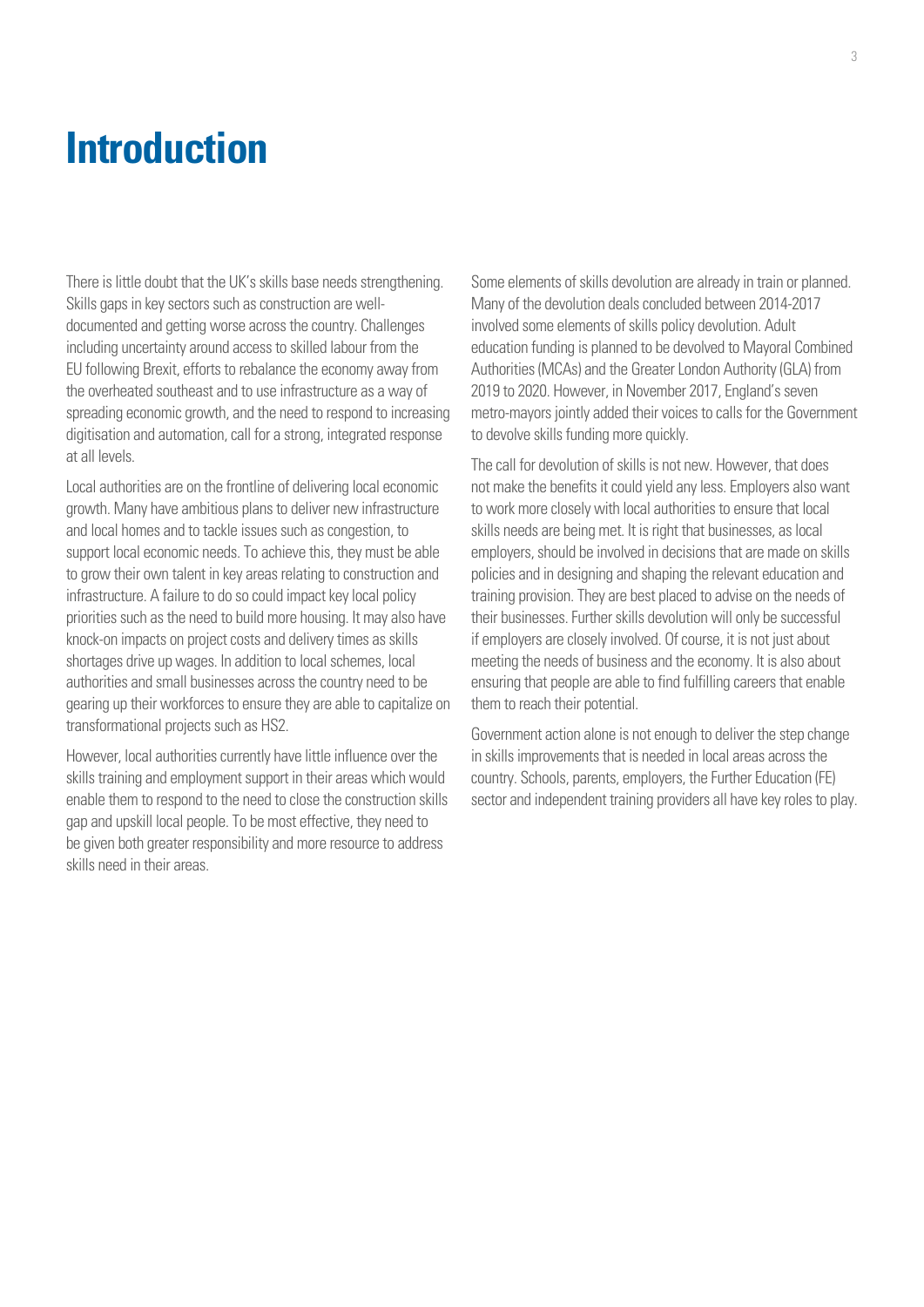# **Key points**



- **1.** Local areas must be able to grow their own talent in key areas relating to construction and infrastructure. A failure to do so could impact key local policy priorities such as the need to build more housing.
- **2.** To be most effective, local authorities need to be given both greater responsibility and more resource to address skills need in their areas.
- **3.** Businesses, as local employers, should be involved in decisions that are made on skills policies and in designing and shaping the relevant education and training provision. They are best placed to advise on the needs of their businesses.
- **4.** The most effective local authorities are those with a clear understanding of their local economy, where skills shortages are and where future skills demand will arise, teamed with a coherent vision for growth and the role local employers can play in delivering it.
- **5.** Employers need to engage more closely with the education system, building relationships and ensuring that schools, further education colleges and independent training providers are delivering the necessary skills.
- **6.** In order to meet the increased volumes of workers the industry is expected to need, the Apprenticeship Levy must be refined and evolved.
- **7.** The Levy will not achieve its underlying goals or deliver its full potential unless as many small businesses as possible take on apprentices. Levy spend should be allowed on shared apprenticeships, in order to enable more small businesses to take on apprentices.
- **8.** While the Government pays 90% of SME's costs in hiring an apprentice, this is only for 16-18 year olds. The Government should consider extending this to 19-24 year olds also in order to maximize the number and broaden out the skill level of those being recruited.
- **9.** There is a significant difference in terms of outcomes achieved, between those authorities that are understandably aiming to simply secure the best value for money for their community from each scheme; and those that tie the social value outcomes to be delivered on each scheme into a broader strategy aimed at achieving key local goals, such as building skills.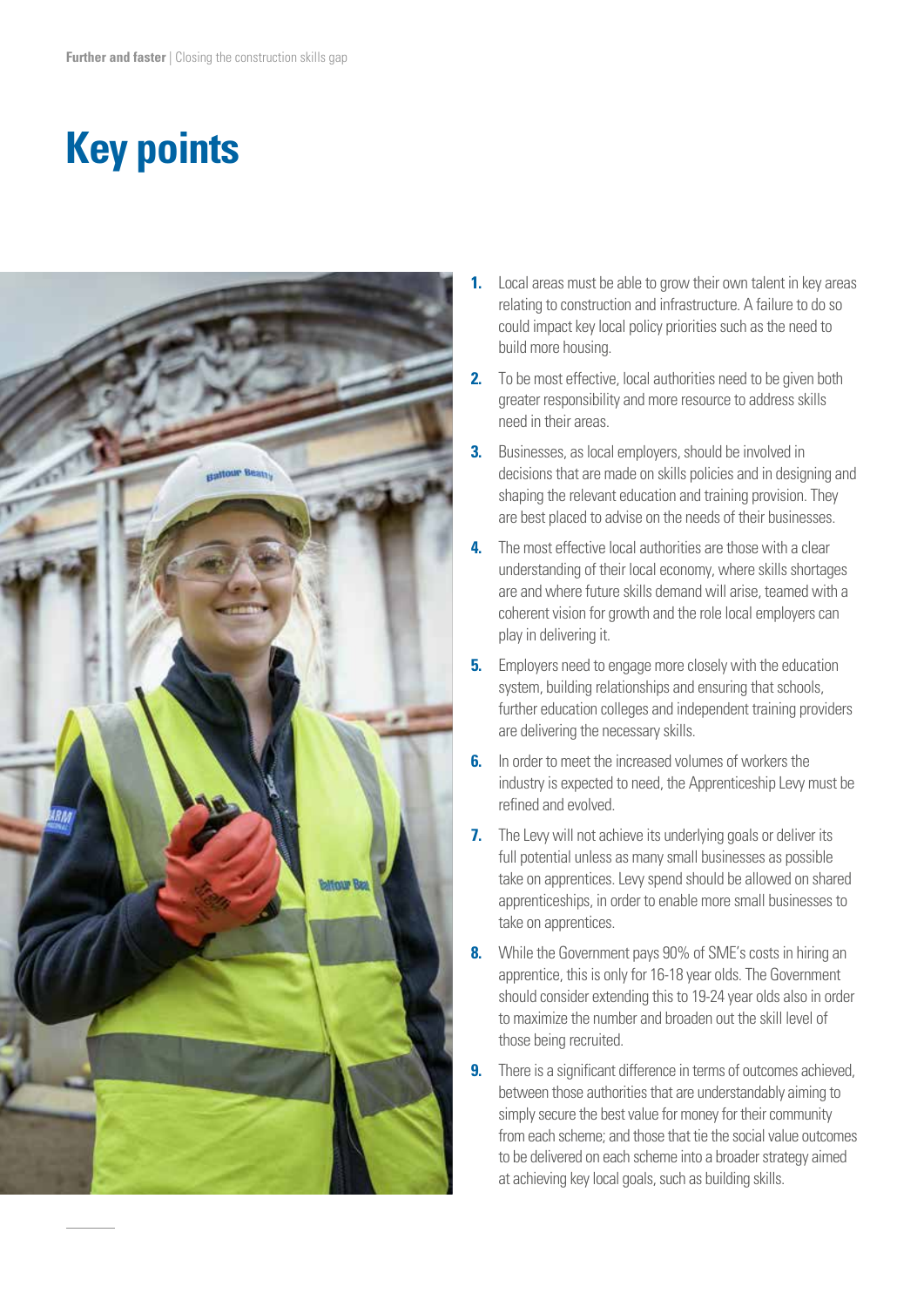#### **Local government**



Local authorities across the country do an excellent job of developing and delivering plans that will improve the economic future of their local communities and improve the lives of the people that live there. A key plinth of such plans is ensuring that local areas have the skills to enable them to deliver those visions: a skilled workforce is one of the essential ingredients of attracting new businesses and employers to the area and retaining employers already based there. Balfour Beatty therefore believes that local authorities should be given more levers to help them articulate and address local skills needs, to help meet local economic priorities.

Balfour Beatty has worked with many local authorities and is keen to continue to support them in progressing local economic growth initiatives by sharing our knowledge and experience. The most effective local authorities, in our experience, are those which map detailed data on where skills shortages are and where future skills demand will arise, teamed with a coherent vision for growth and the role local employers can play in delivering it. Skills strategies are created jointly with local employers following roughly these steps:

The strategy for future growth in the area, which all local authorities have, is the starting point. This usually builds on the area's current strengths and successes and plots a course to further developing these. Key to the strategy's success is to assess what the current and future skills needs are. This requires reliable labour-market data developed by the local authority in partnership with local employers and education and training providers. It must respond to key points including:

- What are the area's current skills needs?
- Which skills are not currently catered for by local providers?
- What are the area's anticipated future skills needs?
- How do local providers need to respond to this future demand?
- How does the work-readiness of those entering employment need to be improved?
- How can structures be improved to ensure that employers are more closely involved?
- Local government should continue to engage closely with employers to ensure they are tied in to overall strategies and overarching visions, and that they are able to play their part in delivering them.
- Employers need to engage more closely with the education system, building relationships and ensuring that schools, further education colleges and independent training providers are delivering the necessary skills.
- Flexibility must be built in to allow for changing skills needs.
- Once this is in place, other elements can be brought in to play their part in the delivery of the overarching vision, including business support, strengthening of key transport infrastructure and so on.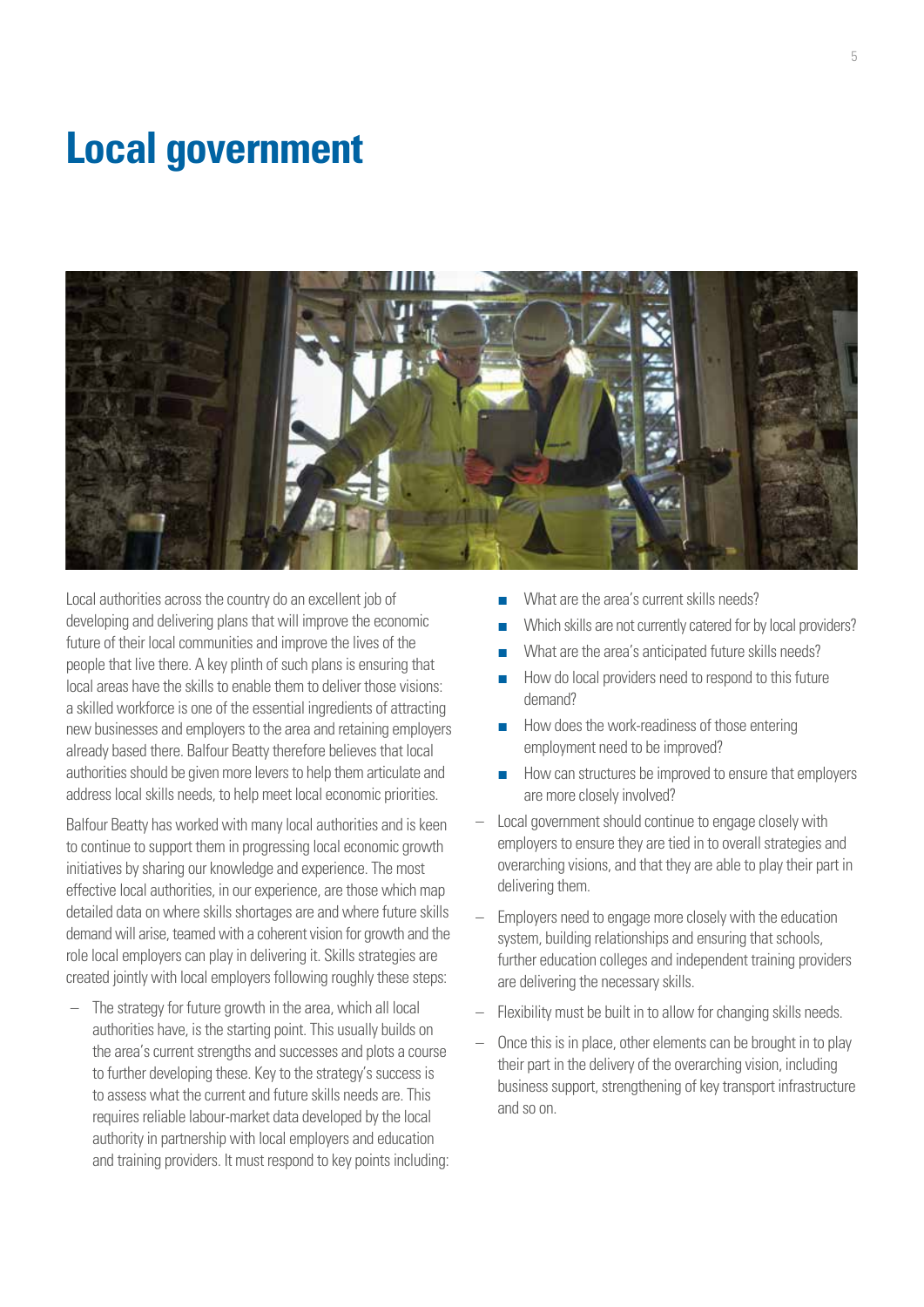## **The Apprenticeship Levy**

The much-cited Farmer Report<sup>1</sup> outlined the scale of the skills gap in the construction industry in stark terms. The report described the skills shortage as a "ticking time bomb", predicting a 20-25% decline in the available construction workforce within a decade. The report also found that only 57% of construction employers provided any training in 2015 – the second lowest of all sectors.

The Government's main tool for addressing these skills shortages is the Apprenticeship Levy which local authorities are of course familiar with, as most have to pay it. Local authorities have two additional levels of engagement with the Levy in addition to paying it: they are able to access funding themselves to employ apprentices; and they have an important role in supporting the creation of apprenticeships more widely within their local areas to help plug skills gaps.

Introduced in 2017, the Levy has now been in place for a year, although it is yet to have a positive impact on the number of apprenticeship starts. Balfour Beatty believes that supporting apprenticeships as a path into industry has never been more important. We have welcomed and supported both the Apprenticeship Levy and the target to create three million new apprenticeships by 2020, providing they are underpinned by a focus on completions rather than enrolments, and on standards of quality. However, Balfour Beatty believes that in order to meet the increased volumes of workers the industry is expected to need, together with the need to retrain and replace the ageing workforce as it reaches retirement age, the Apprenticeship Levy must be refined and evolved.

In our view, the following refinements should be a priority to ensure the Levy is responding to the current and future needs of local communities across the country and the economy more broadly:

**1.** In our experience, smaller employers need more support to ensure they understand how the Apprenticeship Levy can benefit them. Many of them remain unaware of it or view it as an initiative for larger businesses only and risk being left behind as a result. In the construction and infrastructure industry, the crucial trade-level jobs are all carried out by small and medium sized enterprises (SMEs), which must be encouraged to undertake training. The Levy will not achieve its underlying goals or deliver its full potential unless as many small businesses as possible take on apprentices. We welcome work being done by many local authorities to highlight the Levy to local businesses. Balfour Beatty is encouraging its supply chain to take on apprentices, but this needs to be done more consistently across the board by other large companies.

It is important to remember that for a small business, taking on an apprentice represents a relatively more significant commitment. To take on an apprentice requires the employer to provide meaningful work. The number of apprenticeship places in the industry is restricted by the number of live projects, investment and security of future pipeline of work. For a small business to commit to taking on an apprentice requires as much certainty around future work and visibility of the future pipeline as possible, in a trickle-down effect through assurances to Tier 1 suppliers.

**2.** One way of encouraging more construction firms to take on apprentices would be to allow Levy spend on shared apprenticeships and to promote their use. Shared apprenticeships are an effective way of addressing the difficulties faced by some smaller firms in sustaining longterm placements for the full duration of an apprenticeship. They allow apprentices to be employed by a specificallycreated body rather than one company, and then to be placed with different companies to complete the qualification. This gives the apprentice a range of skills and experience, and allows contractors to participate in apprentice training even if they have only short placements available.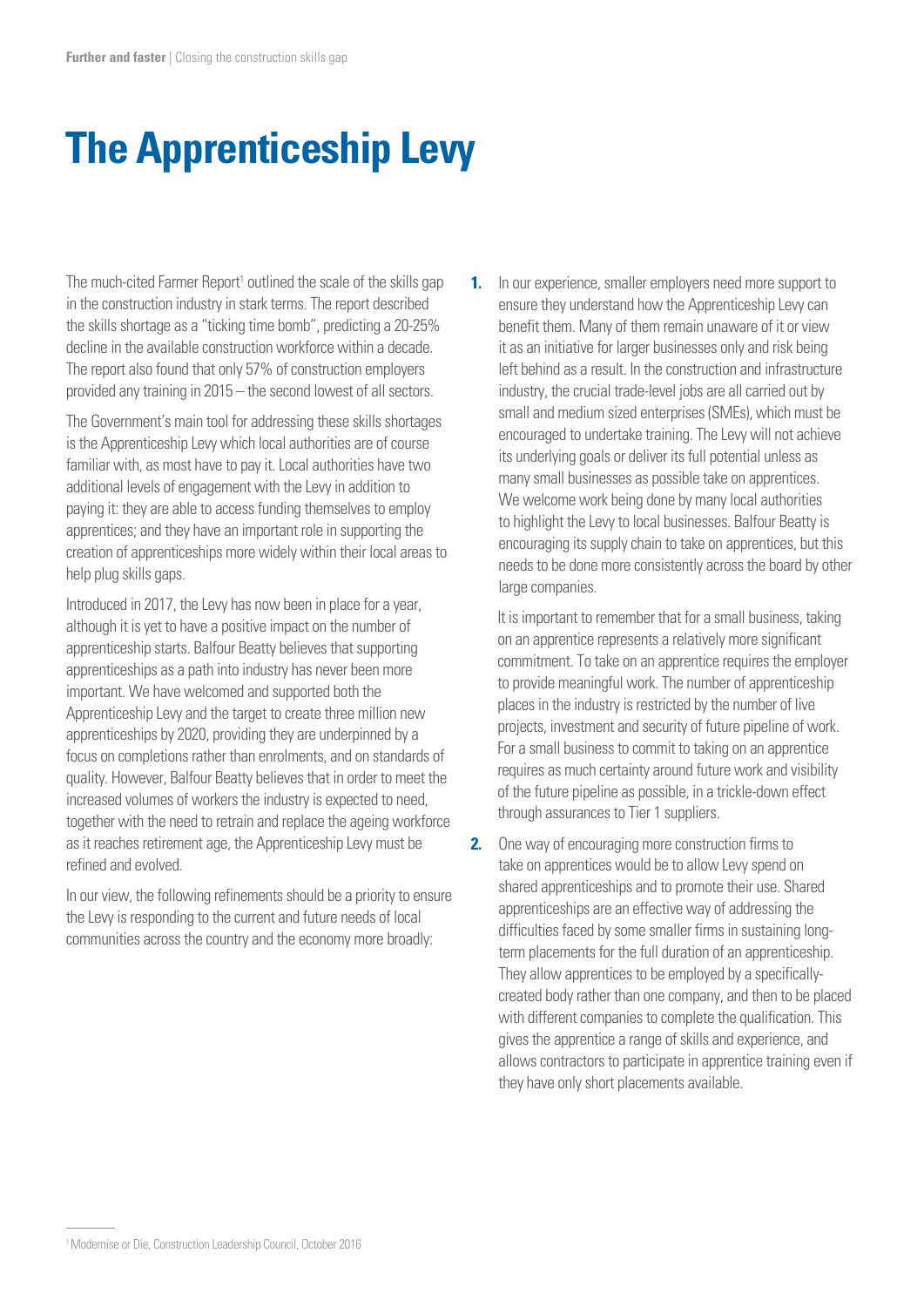- **3.** While it is for employers to decide how many apprentices to train in which discipline, we believe the Levy must be structured in such a way as to encourage apprenticeships in new areas for the construction industry, for example, digital and construction robotics.
- **4.** While the Government pays 90% of most SME's costs, this is only applicable to 16-18 year olds<sup>2</sup>. The Government should consider extending this to 19-24 year olds also in order to maximize the number and broaden out the skill level of those being recruited.
- **5.** Employers must do more to engage with the skills system to ensure that vocational courses meet their needs and that local skills priorities are being met. In many cases, Balfour Beatty, companies in our supply chain and other employers find it difficult to access relevant training provision to service local priorities, especially in rural areas and in specialist skills. Examples of best practice which have been set up to address this, such as the creation of the Greater Manchester Employment and Skills Board and the similar scheme in Sheffield should be followed. These bodies have driven codesign of apprenticeship courses by local employers in order to respond to local skills needs.

Balfour Beatty has engaged with around 22,000 students across the UK over the past three years, via a series of live interactive broadcasts, site tours and classroom visits to help increase awareness of the wide range of rewarding careers available to them throughout construction and engineering.

Specifically targeting students from different backgrounds and cultures, the scheme gives students a first-hand look at the roles they can play a part in. Students have been given the opportunity to observe engineering works being undertaken from the top of a tower crane, ask questions of industry specialists and venture out on construction sites.

With over 150 schools already engaged, Balfour Beatty is planning to reach thousands more students with further activities planned in Warrington, Dundee, and Cardiff. The approach further supports Balfour Beatty's commitment to The 5% Club, a UK employer-led initiative focused on creating momentum behind the recruitment of apprentices and graduates into the workforce.

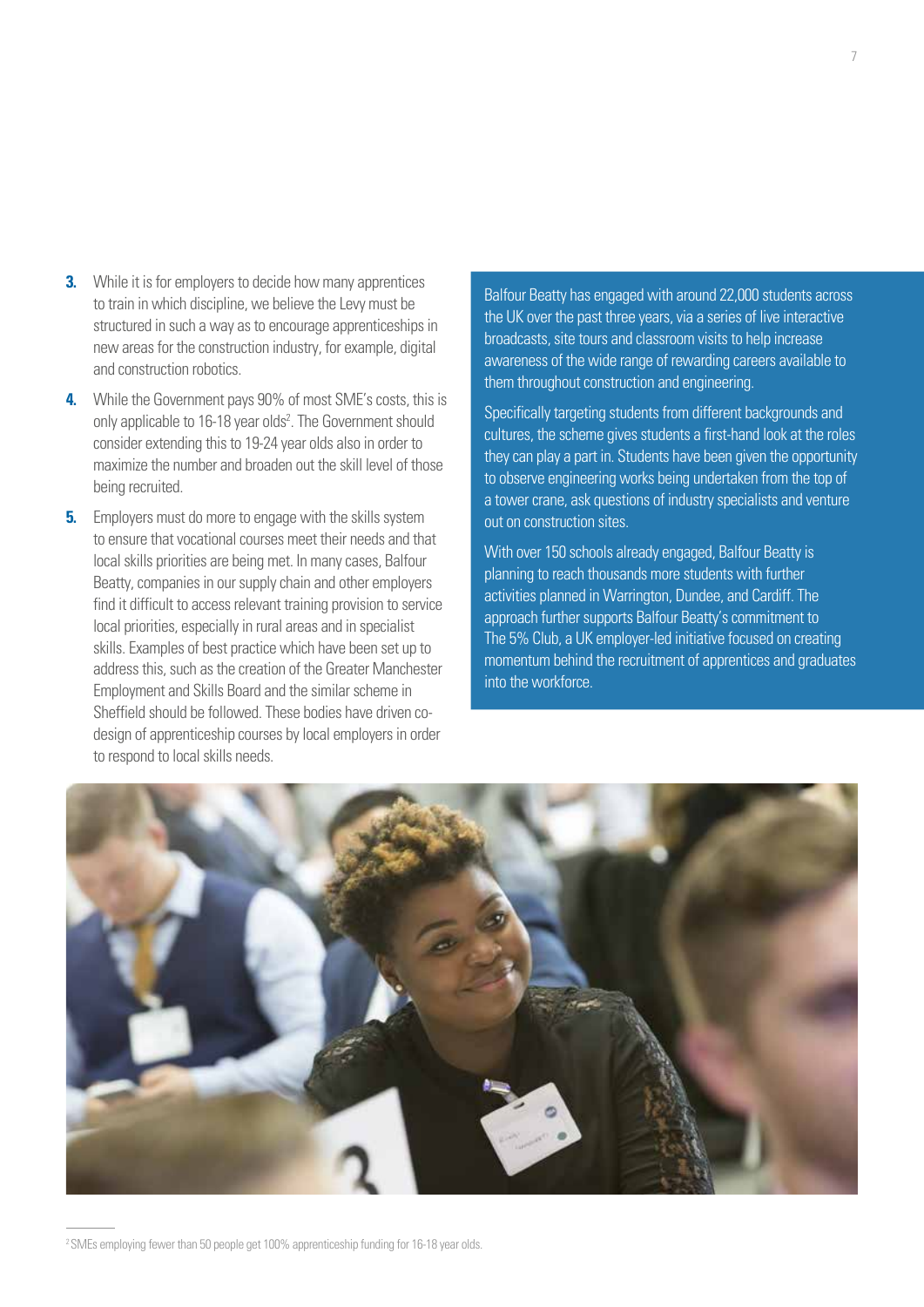#### **Procurement**

A key way for local authorities to drive improvements in skills in their areas is of course to use their buying power, via procurement, to help boost jobs and skills. This involves commissioning authorities awarding contracts not just on the basis of price, but on the basis of wider social value outcomes, such as the number of apprenticeships or work experience placements to be offered, environmental benefit that will be delivered, or voluntary work that will be undertaken.

Although this is a well-explored idea, indeed, the Social Value Act (2012) requires all public bodies to consider, when letting contracts, how such outcomes can be achieved, there are some examples of best practice which secure benefits for local areas beyond what others might achieve. In Balfour Beatty's experience, there is a significant difference between those authorities that are understandably aiming to simply secure the best value for money for their community from each scheme; and those that tie the social value outcomes to be delivered on each scheme into a broader strategy aimed at achieving key local goals, such as building skills. We believe the second approach delivers more sustainable outcomes for the local community. Where contractors are also involved in the design of the overarching strategy from the outset, even more value can be added.

In order for the public sector to maximise its formidable purchasing power, collaborative procurement frameworks are increasingly being used, due to the better value for money, high performance and continuous improvement they have become associated with. There are now over 7,000 construction-related frameworks being used by local authorities, government departments and other public bodies across the UK. Balfour Beatty currently sits on, or has worked on, several of the leading frameworks, including the Scape Civil Engineering and Infrastructure Framework. However, not all of the many frameworks which exist are as effective as these examples.

In Balfour Beatty's experience, the best frameworks combine a number of characteristics beyond the economies of scale, lower procurement costs and greater market leverage, which they all aim to deliver. Those which deliver the best outcomes for their clients are used to assist those public bodies using them in the delivery of other elements of their local strategies in addition to cutting the administrative costs and time associated with tendering. These priorities are clearly defined and measurable. They could include a range of outcomes, from social value priorities such as jobs and training and use of local suppliers, to sustainability deliverables. The most effective frameworks are also closely managed. Contractors are held to account and benchmarking, to ensure consistency of delivery and continuous improvement, is rigorously undertaken.

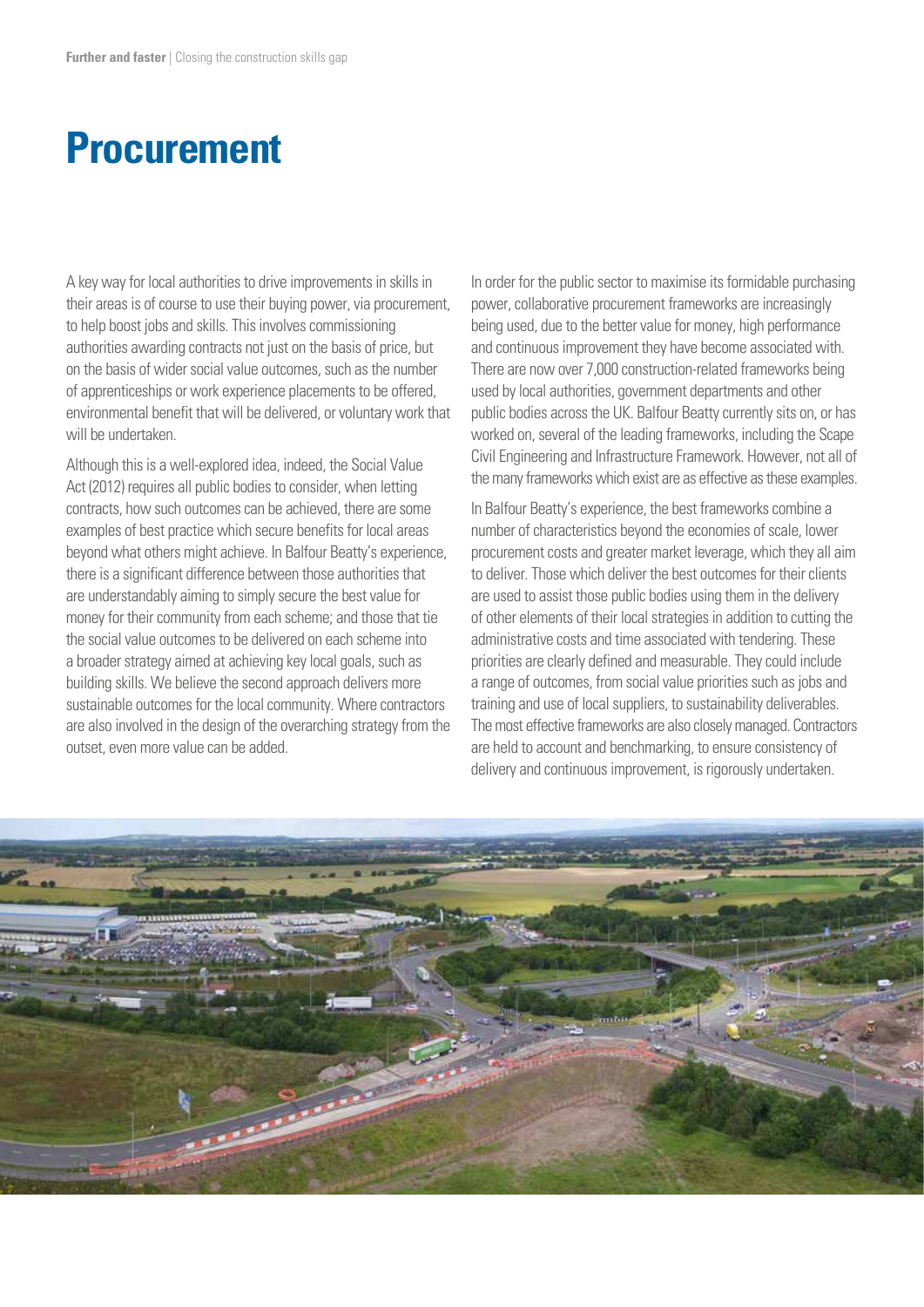#### **New skills**

A number of welcome measures have been put in place in recent years to address England's poor performance in international literacy and numeracy rankings<sup>3</sup>. These include making it compulsory for young people to stay in education or training until the age of 18; making maths and literacy compulsory in 16-19 education; and measures to improve the teaching of these key subjects. However, in addition to poor maths and literacy, we also face a challenge in ensuring the country is digital-ready: 11.5 million people in the UK are classified as not having basic digital skills, according to 2017 figures<sup>4</sup>.

Automisation and digitisation will continue to disrupt the construction labour market, seeing new roles emerge and some disappear, as they have done since the Industrial Revolution – however, the pace of change is now beginning to accelerate. To succeed in future-proofing the skills base, local authorities and their partners must focus on raising skills levels to ensure that local areas can capitalize on the high-skill roles that will result from automation, as the number of low-skill roles diminishes.

This will involve steps such as building closer relationships between employers and the education system, to ensure young people are being exposed to the skills they will need to succeed in the future, especially the ability to solve problems and think creatively; improving school standards in areas where they are low, for example in key parts of the North and Midlands; increasing the focus on lifelong learning and upskilling; and strengthening the further education sector to help adults retrain and ensure they are ready for the changing labour market. This area in particular calls for more powers and resources to be devolved to local areas, to ensure they are ready for future skills needs.



4 Lloyds Bank, 2017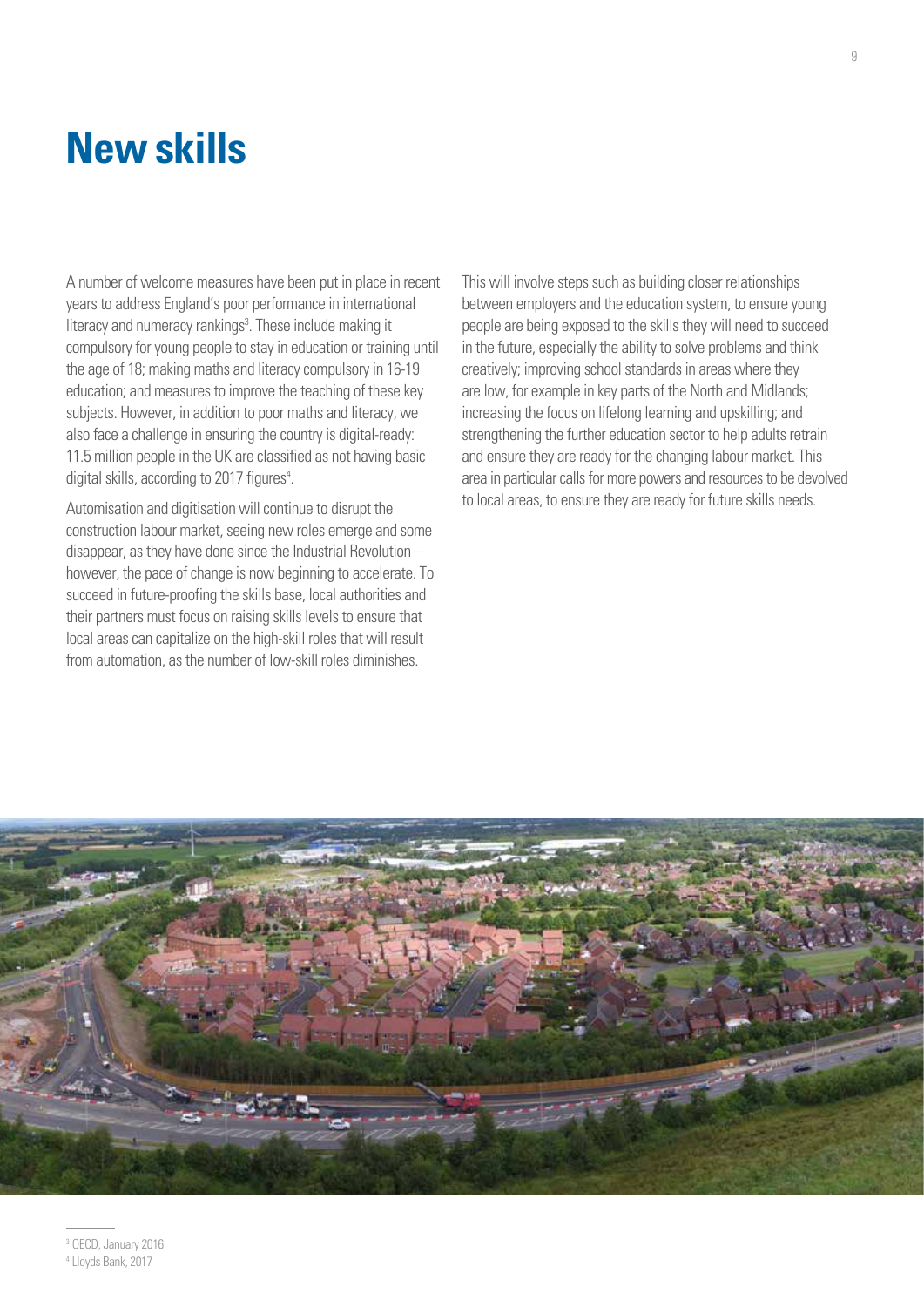### **Conclusion**

Upskilling and reskilling the workforce and creating a robust pipeline of new talent is of critical importance to local economies across the country, especially in the light of Brexit. For sectors such as construction, which have longstanding skills shortages, decisive action is even more important.

Businesses, schools, colleges, and local government must work together in a more coordinated way to deliver the skills local areas need. But local authorities should also be given more responsibility, teamed with resource, to ensure they can meet the challenge.

Balfour Beatty believes that a strong and resilient construction industry needs a robust domestic skills base. As a British company with a hundred year legacy in the UK, Balfour Beatty is committed to addressing the skills shortages in the UK and investing in home grown talent. Balfour Beatty employs over 150 apprentices each year in the UK in addition to the 320 currently under training in a diverse range of roles across the business. We employ around 700 more young people on graduate and part-time higher education/ degree schemes.

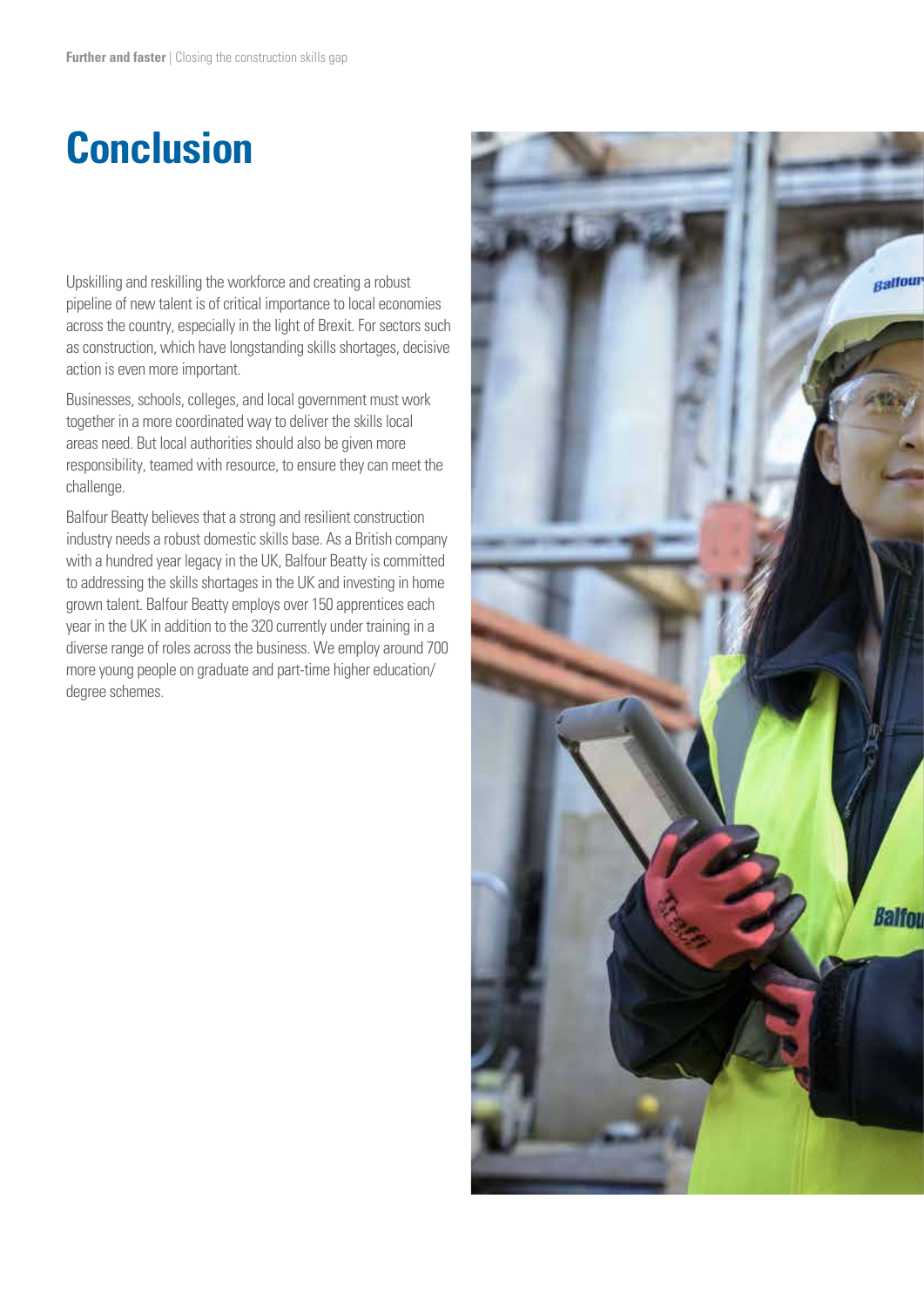

## **About Balfour Beatty**

Balfour Beatty is also a long standing member of The 5% Club, an employer led organisation set up by our Chief Executive, Leo Quinn, four years ago, aiming to address the skills gap by getting more young people into earn to learn opportunities, encourage businesses to take the lead on training and promote apprenticeships as a positive career decision.